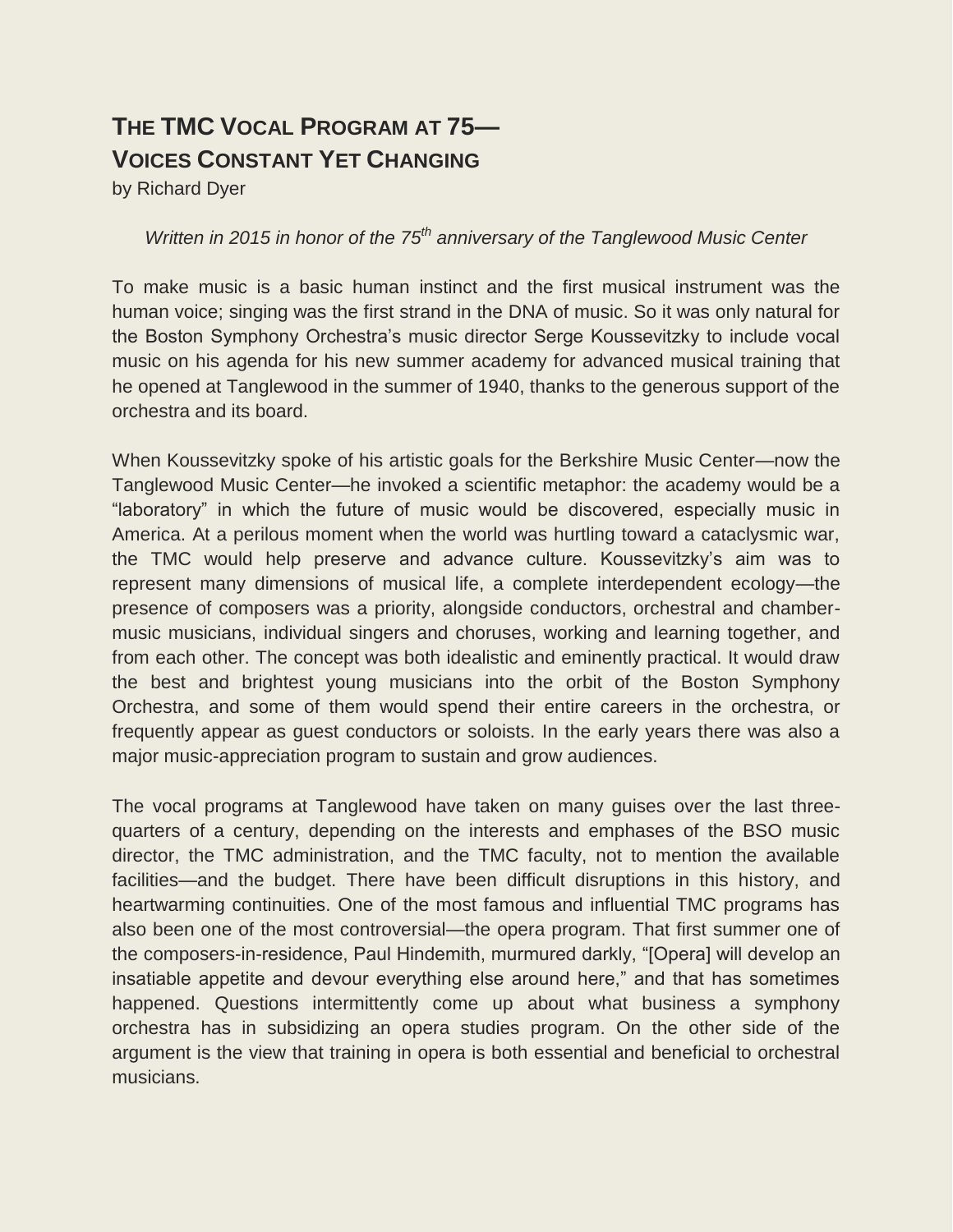The opera program was launched in the first TMC season, but it may not have been part of Koussevitzky"s original plan. He was not known as an opera conductor, although he led occasional performances in France and Spain before coming to America. Never-theless, his knowledge of the operatic repertory must have been substantial. As a young double bass virtuoso, he joined the orchestra of Moscow"s Bolshoi Theater, remaining for more than a decade before his marriage to a wealthy heiress made it possible for him to pursue his conducting ambitions.



**Boris Goldovsky coaches TMC students in an unidentified opera production.**

The stage director Herbert Graf claimed credit for proposing opera at Tanglewood to Koussevitzky, who immediately agreed it was a good idea. Graf was a colorful character, born into a prominent Viennese family—he was the first child studied by Sigmund Freud. He fled from Europe after Hitler came to power, and staged his first opera in this country in 1936 at the Metropolitan Opera, ultimately producing more than forty operas there. On his recommendation, Tanglewood engaged Boris Goldovsky to prepare the music.

That first summer there was no theater and there was no budget. The first Tanglewood opera was Paul Hindemith"s twelve-minute palindromic musical and theatrical joke, *Hin und Zurück.* Goldovsky and the composer played the piano parts, and Goldovsky hated it. There were also staged scenes from repertory operas and a full production of Handel"s *Acis and Galatea*. This took place on an open-air platform in the formal garden with the orchestra tucked behind a hedge. In his autobiography Goldovsky writes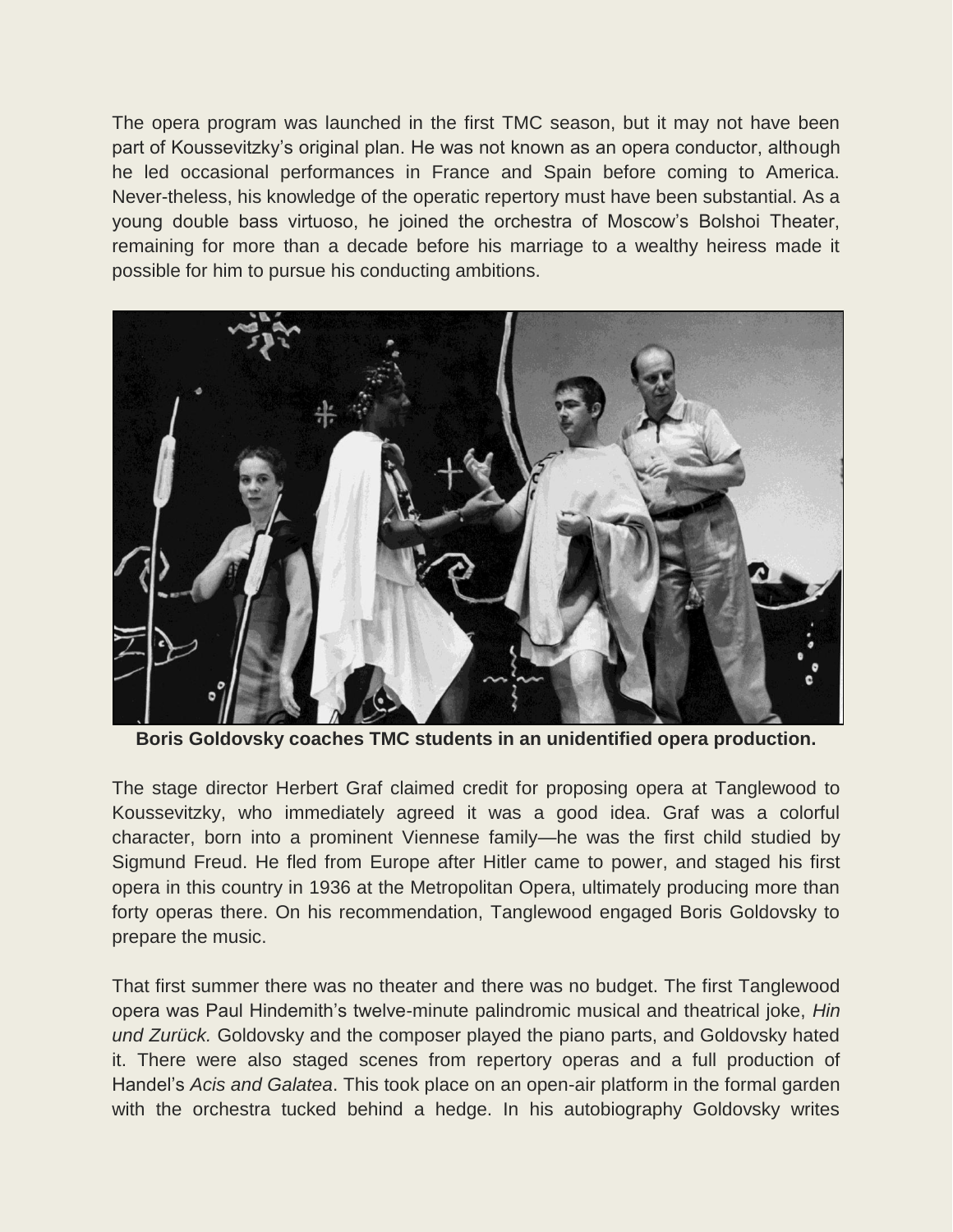amusingly about the conditions: at rehearsals each player, wearing sunglasses, had two assistants—one to secure the music on the stand and turn the pages, another to hold an umbrella against the sun.

Koussevitzky realized that the opera department could not go far without a theater, so he promised one to Graf and Goldovsky. He was able to deliver with a \$10,000 donation from Mrs. Curtis Bok, one of the most prominent music patrons of the period. The eminent Finnish architects Eliel and Eero Saarinen designed the structure, which has seen many changes over the last seventy-four years. The feature most admired when the Theatre-Concert Hall was new—the roof, suspended from five spectacular orange trusses—is long gone.

The second summer—the first summer in the Theatre-Concert Hall—brought a full production of Mozart"s then little-known *Così fan tutte*. The next summer"s opera was Nicolai"s *The Merry Wives of Windsor*, featuring a young tenor named Alfredo Cocozza, whom Koussevitzky had overheard vocalizing in an adjacent hotel room in Philadelphia. Koussevitzky felt the young truck driver boasted the finest tenor voice since Enrico Caruso and invited him to Tanglewood. Goldovsky found Cocozza unable to match pitches or read music, but ultimately he did learn Fenton"s serenade in Nicolai"s opera and created quite a stir. When he subsequently changed his name to Mario Lanza and went to Hollywood, he became a world celebrity.

Following the TMC"s 1943-45 hiatus during World War II, 1946 brought the most celebrated event in TMC history—the American premiere of Benjamin Britten"s *Peter Grimes*, commissioned by Koussevitzky*.* Graf was gone by then, lured to Hollywood to stage the opera sequences in an Esther Williams movie, so *Peter Grimes* was staged by the London director Eric Crozier. Koussevitzky"s brilliant young protégé, Leonard Bernstein, conducted; the cast was all young Americans, and Britten himself was present. In the supporting role of a "niece" in Auntie's tavern was a soprano named Phyllis Smith, soon to become known as Phyllis Curtin, whose association with Tanglewood now spans sixty-nine seasons as singer and teacher. She recalls everyone running around the campus singing the tricky 7/4 rhythms of Britten's sea shanty "Old Joe has gone fishing." Managing multiple tasks backstage was a violist who became Goldovsky"s most notable protégé and, in time, an operatic legend herself—Sarah Caldwell.

1948 brought a major triumph for Goldovsky, the much-delayed American premiere of Mozart"s *Idomeneo*, 167 years after its premiere in Munich (it was not staged at the Met for another thirty-five years). Other American premieres included Britten"s *Albert Herring*, as well as unfamiliar operas by Gluck, Rossini, Grétry, Pergolesi, Chabrier,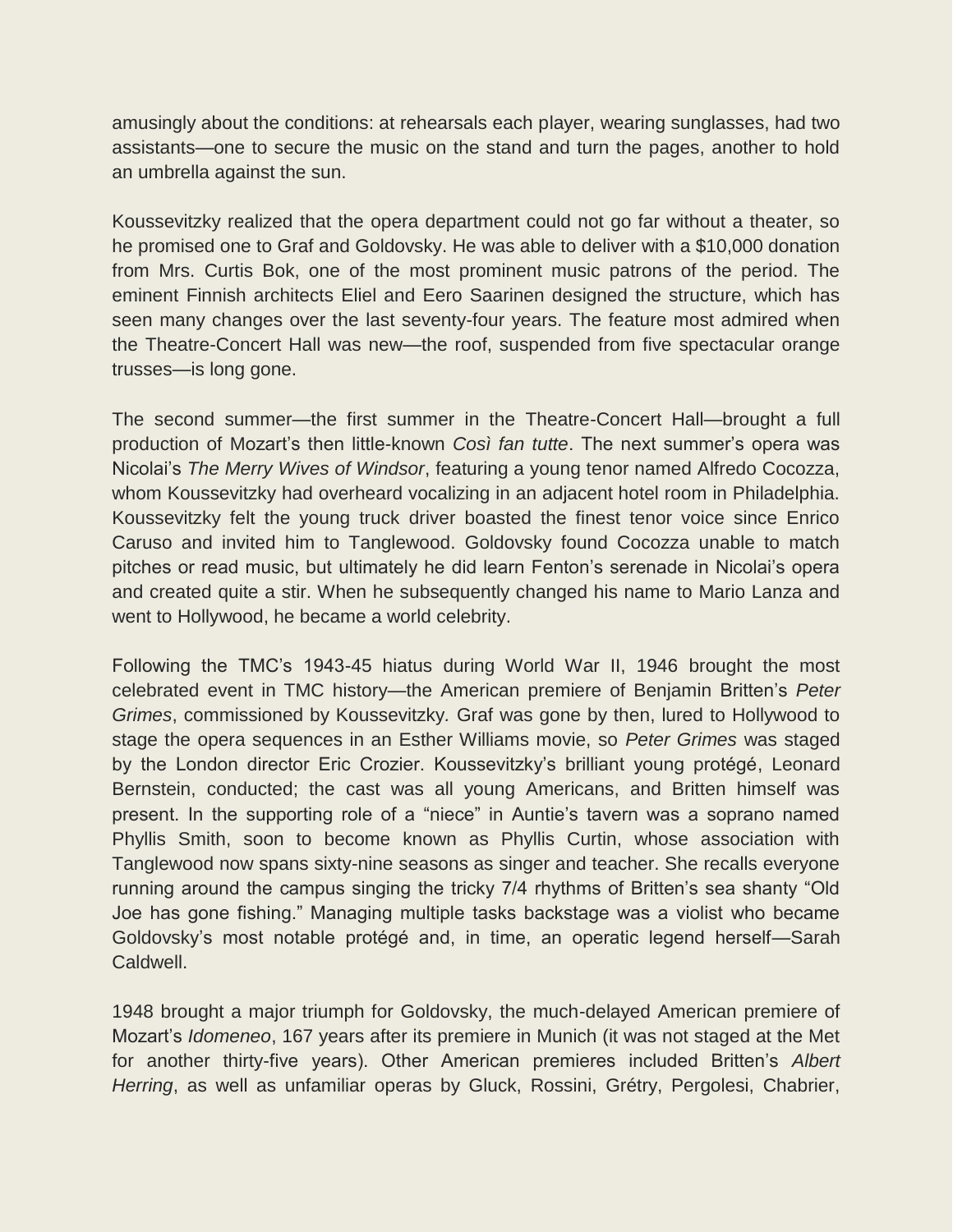Puccini, Richard Strauss (*Ariadne auf Naxos*), Tchaikovsky (*Eugene Onegin* and *The Queen of Spades,* both with Curtin; Koussevitzky was supposed to conduct the latter, but fell ill and died that summer). Jacques Ibert was on hand for his *Angélique* and *Le Roi d'Yvetôt*. There were new operas by Robert Middleton, Luigi Mennini, Mark Bucci, Lukas Foss, Jan Meyerowitz, Joseph Horovitz, and Leonard Bernstein. Some of these works, like Strauss"s *Ariadne auf Naxos*, have since become repertory pieces, sometimes, like *Idomeneo,* decades later. The title role in *Ariadne,* incidentally, was taken by a twenty-two-year-old soprano from Mississippi named Leontyne Price.



**Benjamin Britten, Leonard Bernstein, and cast onstage for the American premiere of** *Peter Grimes* **at the Tanglewood Music Center n 1946.**

Price was one of the major international opera stars that passed through the vocal programs at Tanglewood, along with Sherrill Milnes, Thomas Stewart, Shirley Verrett, Dawn Upshaw, and, more recently, Stephanie Blythe and Sondra Radvanovsky. Of course Koussevitzky and Goldovsky were not primarily interested in creating superstars; they wanted to produce skillful and versatile musicians. Nevertheless on a Metropolitan Opera intermission in the 1960s, Goldovsky boasted that seventeen members of the company were Tanglewood alumni. Looking today at the names of more than 1500 singers who have passed through, one is amazed at how many enjoyed prominent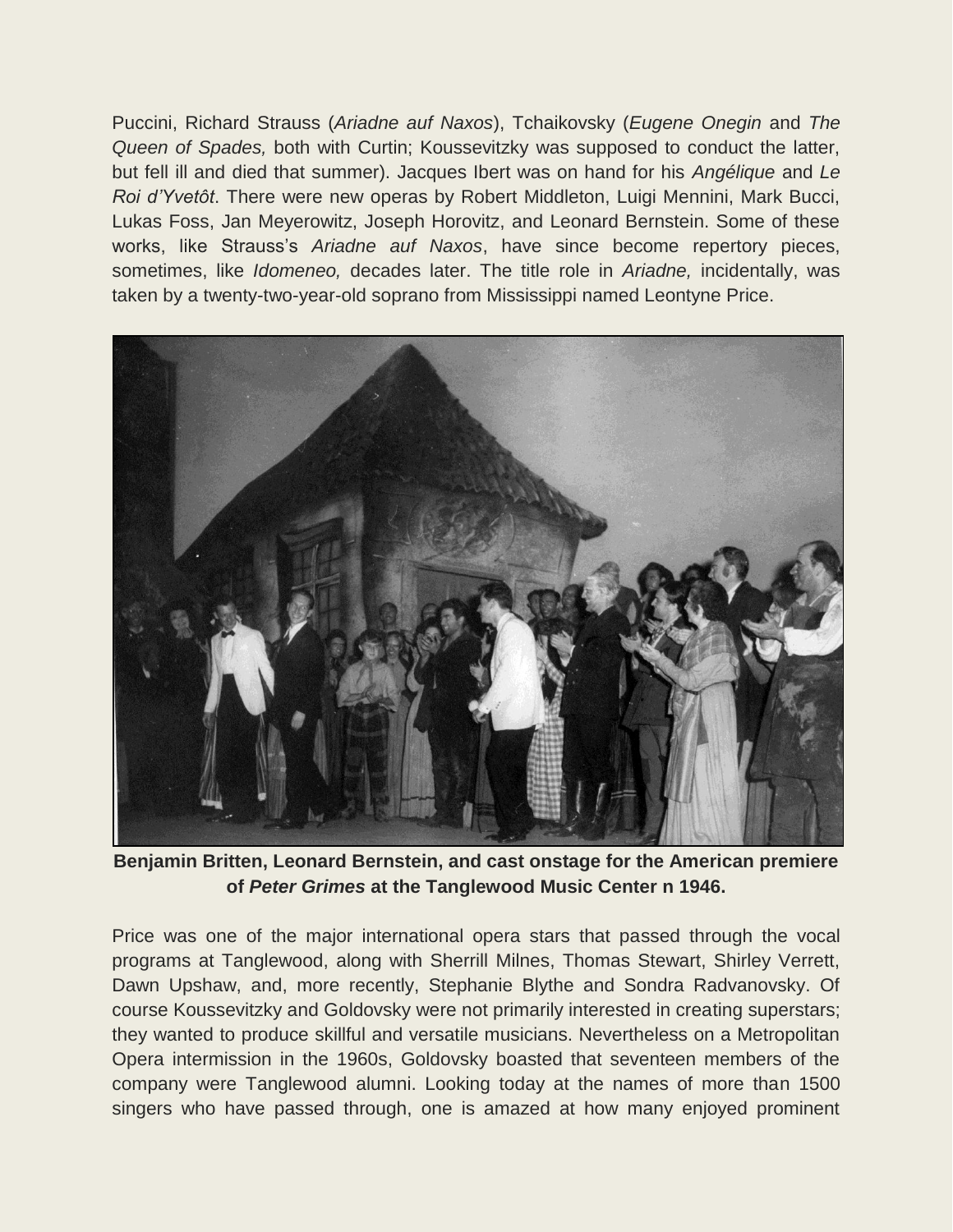careers in many dimensions of music. Ron Holgate wound up on Broadway along with Robert Rounseville; Burt Bacharach became a legendary songwriter and arranger; Marni Nixon sang new music and dubbed soundtracks for classic Hollywood musicals. Many enjoyed important careers in Europe: Claire Watson in Munich, Annabelle Bernard in Berlin, James Pease in Hamburg, Jean Cox at Bayreuth, William Cochran, Cheryl Studer. Some became adventurous new music or early music specialists, and there were versatile, all-around performers who form the backbone of any opera company—singers like Mack Harrell, Frank Guarrera, Richard Cassilly, Kenneth Riegel, Justino Diaz, John Macurdy, and Rosalind Elias at the Met and elsewhere, or Eunice Alberts in Boston. Sanford Sylvan is a more recent characteristic Tanglewood product: a singer who excels in operas by Mozart and contemporary composers, as well as in French, German, and American recital literature; he has returned to join the TMC faculty. On another level of continuity, conductors often remained loyal to singers they met at Tanglewood; many of Bernstein"s preferred vocal soloists were singers he encountered in the vocal program.

Goldovsky"s ideas about training singing actors became pervasive because of his books, his teaching, and the successes of his alumni. He commanded a national audience because of his touring companies and because of his regular participation in the weekly Metropolitan Opera broadcasts, where he offered the kind of detailed, but still highly entertaining, musical analysis virtually unheard of today. His approach, influenced by his youthful experience of the Moscow Opera Theater, was to "treat opera singers like full-fledged artists and not like unmusical and clumsy marionettes who cannot be trusted to think for themselves." When Tanglewood ran out of money to support the opera program in Goldovsky's last years, he paid for it himself; he was the emperor of his own domain. He lasted through Charles Munch"s era, but when Erich Leinsdorf was chosen as the new music director, Goldovsky resigned; he knew there was no place for a second emperor. 1961 was his final Tanglewood summer. By that time, opera programs inspired by the TMC had begun to spring up all over the country. (This writer used to observe that the real founder of Santa Fe"s famous apprentice program was not John Crosby but Erich Leinsdorf.)

During Leinsdorf"s time, the vocal program continued, mostly on a less prominent basis. The pit in the Theatre-Concert Hall was closed up and many of the stage facilities removed; the space was used for recitals and TMC Orchestra rehearsals. In 1969, his final summer at Tanglewood, Leinsdorf did lead the Vocal Fellows and TMC Orchestra in a concert performance of Berg"s *Wozzeck*, which he later spoke of as his proudest achievement in the Berkshires; the young Michael Tilson Thomas assisted in the musical preparation. Leinsdorf also led concert performances of operas by Mozart,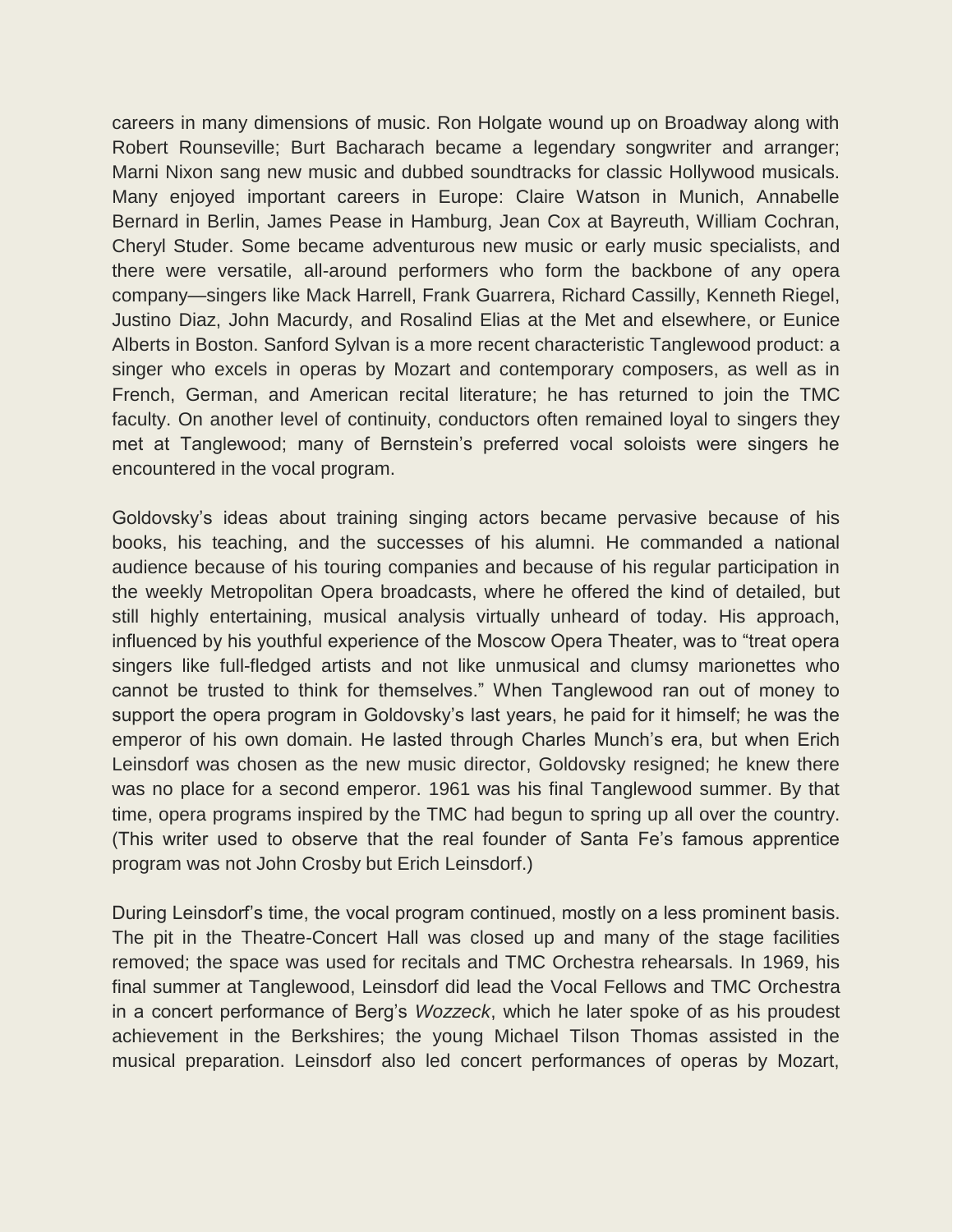Verdi, and Wagner with the BSO in the Koussevitzky Music Shed, occasionally casting the Vocal Fellows in smaller roles.

The American premiere of Britten"s *War Requiem* at Tangle-wood in 1963 launched another great era in the vocal history of the TMC. Harry Kraut, then running the Music Center, lamented to soprano soloist Phyllis Curtin that the TMC singers had grown restive because there wasn't enough for them to do. She suggested that the singers all get together in a group to talk about singing, and thus began the master classes that she led for fifty years. These were always inspiring; Seiji Ozawa annually urged the instrumentalists to attend alongside the vocalists. In her classes she offered encouragement and counsel about music, text, enunciation, technique, interpretation, and audience communication; she encouraged fearlessness and independence in every dimension. Dawn Upshaw recently spoke about her experiences in 1983. "My mother is a very strong woman, but Phyllis was the strongest female I had come across yet in any life experience. I was in awe of her, and I credit her for really giving me the sense that I could do anything I wanted to. I had never seen anything like her integrity and respect for her students—that fierce commitment to her art is something really rare."



**Phyllis Curtin teaches in her master-class**

As a young baritone and an aspiring choral conductor John Oliver sang in some of Curtin"s first classes. He was mentored by Leinsdorf"s assistant conductor Charles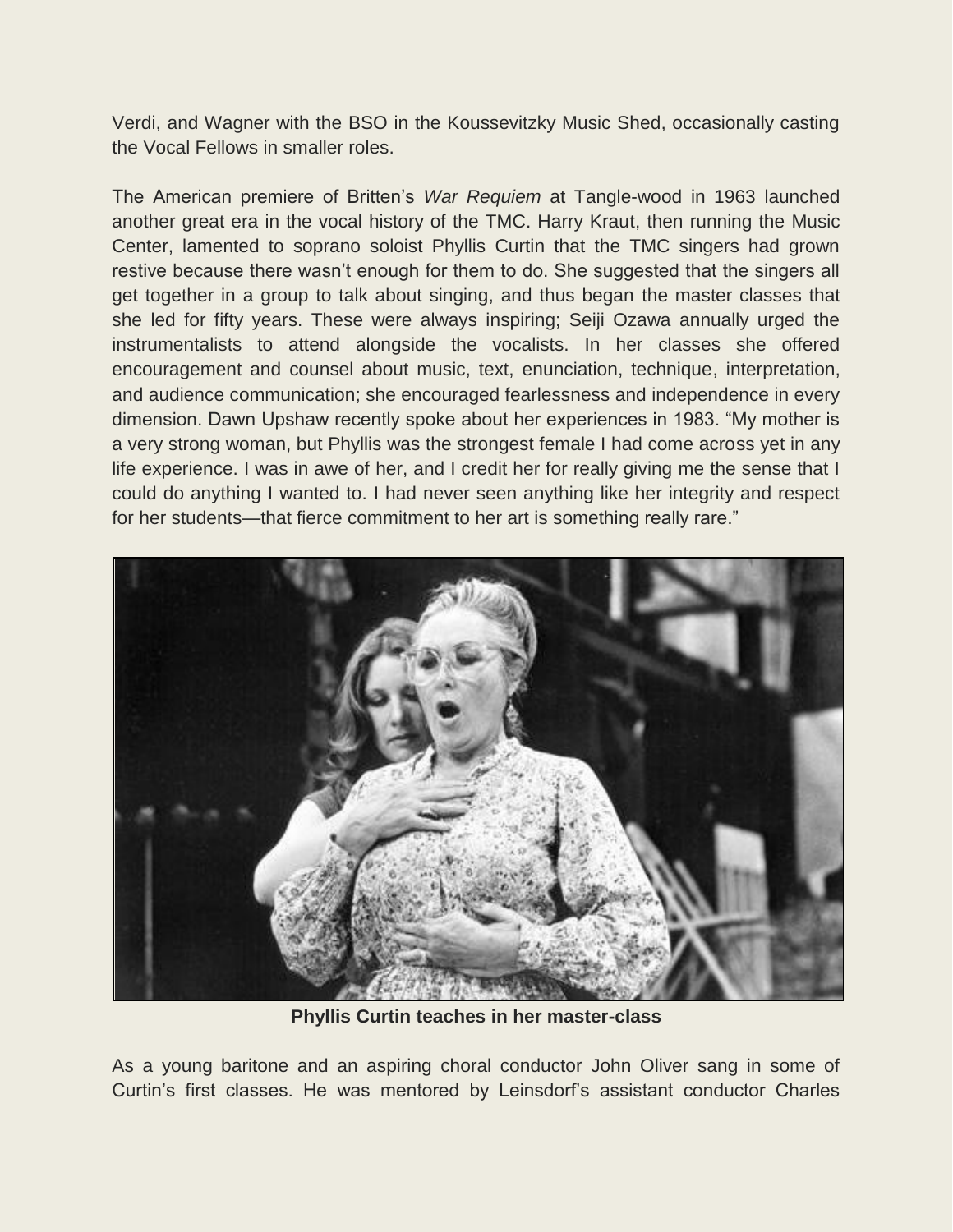Wendelken-Wilson, who directed choral activities at Tangle-wood from 1966 to 1969. When Wendelken-Wilson left, Oliver became head of the vocal and choral programs at the TMC. "We kept the two programs going for three years, but then the management said it could no longer afford both, so with great regret, we closed down the choral program." He headed the vocal program for twenty years. At the start of this tenure, opera-focused young singers were going elsewhere, so Oliver, the collaborative pianist Dennis Helmrich, and Curtin created a new emphasis on the international art song repertory and contemporary music. "This was not being done anywhere back then," Oliver says. "Opera still came along once in a while, but there was never the money to sustain it."

Each summer's programming was highly varied but sometimes centered on a national style and on new music, often by the composer in residence—Hans Werner Henze, for example, or Olivier Messiaen. Since Oliver"s day most of the heads of the vocal program have been collaborative pianists, including Margo Garrett, Kayo Iwama, Alan Smith, and others. On any random night a music-lover could run into something interesting or significant, like a program of the complete solo vocal music of Stravinsky curated by longtime faculty member and contemporary-music specialist Lucy Shelton. Or Russian song. Or Debussy and Messiaen, or Schumann....

Opera was intermittent during the 1960s, but at the end of the decade there was an ambitious three-year music-theater project funded by special grants. Ian Strasfogel directed the enterprise, which concentrated on chamber operas performed in the West Barn—the Theatre-Concert Hall was always busy and most of the lighting and technical equipment was long gone. The repertory was eclectic, ranging from Monteverdi and Offenbach to Bruno Maderna (the American premiere of *Satyricon*) and Harrison Birtwistle. This ended when the funding lapsed.

Ozawa"s interest in opera grew over the course of his long tenure as music director. In the early years, in larger works like Schoenberg"s *Gurrelieder* and Mahler"s Symphony No. 8, he would occasionally feature Vocal Fellows in smaller roles. In the mid-1970s an ambitious opera program under the direction of Tanglewood alum Nathaniel Merrill was announced, but the money didn"t materialize. In 1980, however, Ozawa began an ambitious series of semi-staged concert operas in the Shed beginning with Puccini"s *Tosca* starring two TMC alumni, Shirley Verrett and Sherrill Milnes. Sometimes Vocal Fellows would participate—Upshaw, for example, sang in the chorus for Gluck"s *Orfeo ed Euridice* with Marilyn Horne.

Opera came back in a big way in 1996, the 50th anniversary of the TMC"s American premiere of *Peter Grimes*. The orchestra pit was reopened in the Theatre-Concert Hall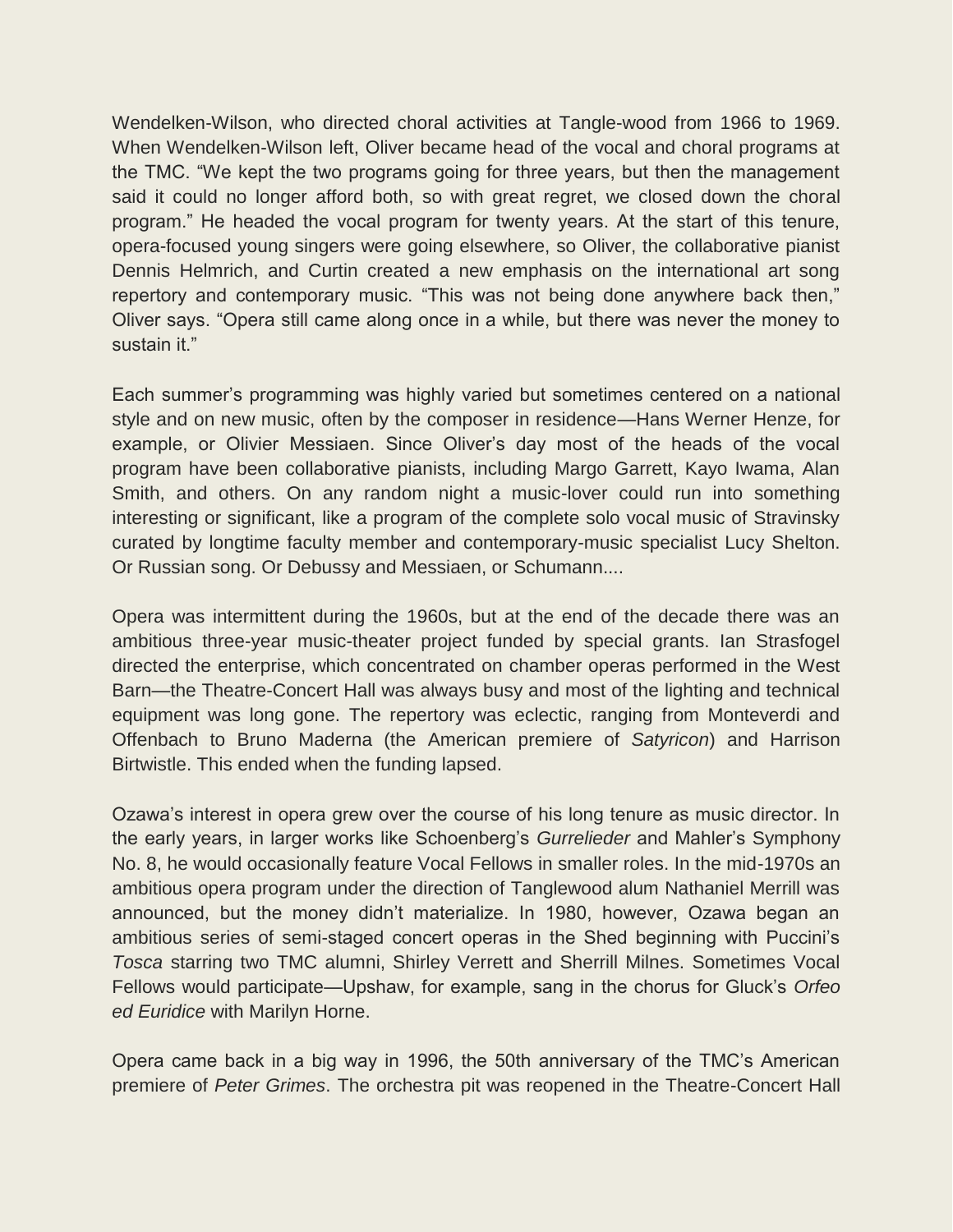and the stage retrofitted, and the performance was a high point of Ozawa"s career. The young tenor Anthony Dean Griffey sprang into national prominence in the title role, which he later sang at the Met. Sarah Caldwell was in the audience, as was Jon Vickers, the most celebrated Grimes of his generation. (An eager outdoorsman, Vickers camped out on the shore of the Stockbridge Bowl.)



**Scene from the TMC's 1996 production of** *Peter Grimes* **led by Seiji Ozawa, on the occasion of the 50th anniversary of the American premiere.** 

After that triumph, there were full-scale productions with the Fellows every summer, most conducted by Ozawa, including a Ravel double bill, Puccini"s *Gianni Schicchi*, Verdi"s *Falstaff*. Other conductors included Stefan Asbury and Ludovic Morlot, and the production team was usually headed by the Met"s David Kneuss. 2003 brought one of the most ambitious events at the TMC since the first *Peter Grimes—*the world premieres of two operas commissioned by the TMC, Osvaldo Golijov"s *Ainadamar* and Rob Zuidam"s *Rage d'amours*. Both have seen success elsewhere; *Ainadamar*, partly based on the life of Federico García Lorca, has become one of the most frequently performed contemporary operas.

The music directorship of Ozawa"s successor, James Levine, was clouded by injury and illness, leading to many cancellations. But as one of the most important opera conductors in history, Levine wanted opera at Tanglewood, and he got it. In the Theatre-Concert Hall there were productions of *Don Giovanni*, *Così fan tutte*, and the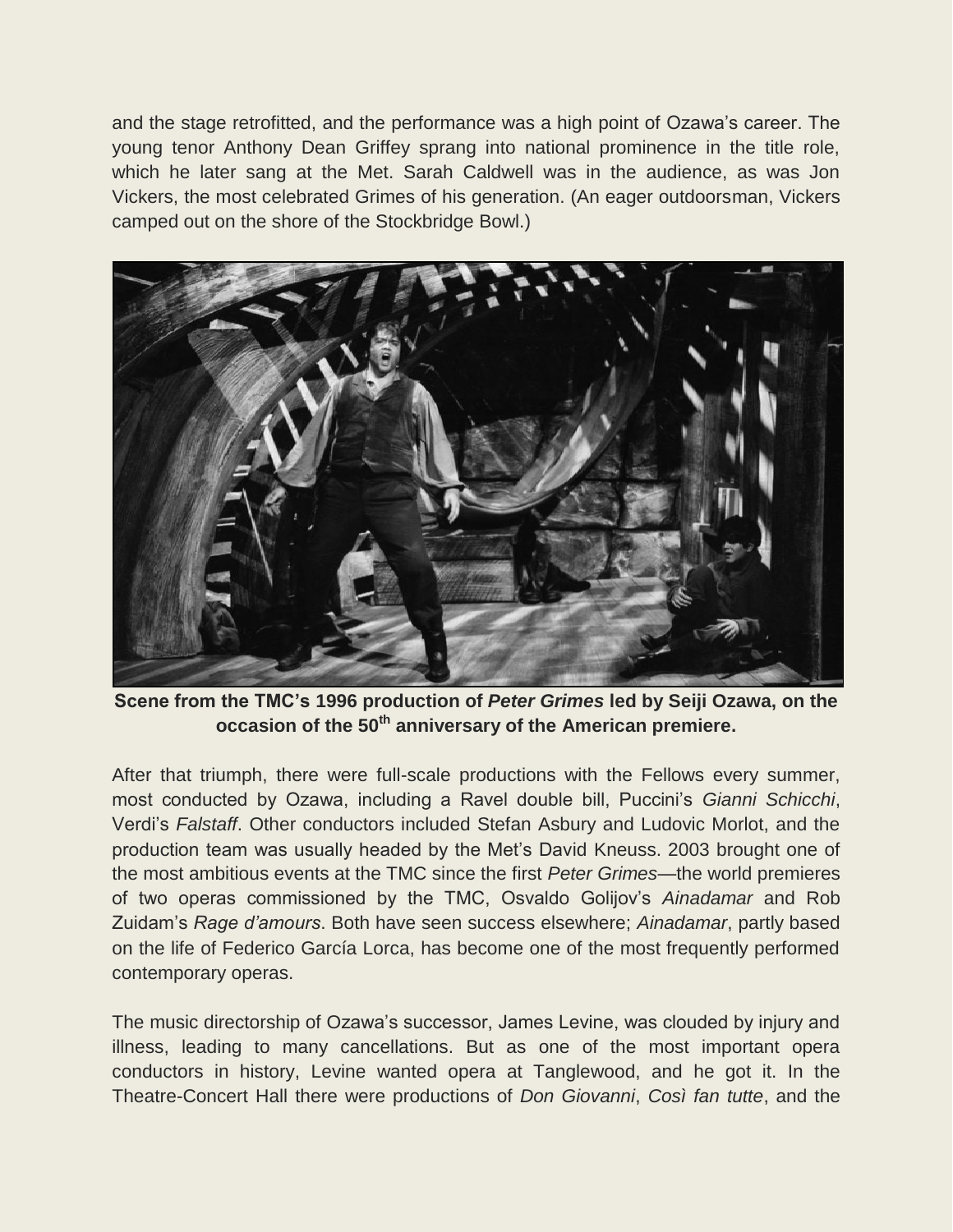American stage premiere of Elliott Carter"s *What Next?* He was scheduled to conduct Weill"s *Mahagonny* and Strauss"s *Ariadne auf Naxos* but these were taken over by Eric Nielsen, a Con-ducting Fellow, and Christoph von Dohnanyi, respectively. No less enthralling were Levine's classes with the singers and other closed events, such as a rehearsal of Act I of *Don Giovanni* with the Vocal Fellows, the TMC Orchestra, and that summer's Conducting Fellows. He also brought along two pianists and coaches from the Met who have become helpful and challenging presences, Linda Hall and Howard Watkins. Levine naturally attracted to Tangle-wood a different group of singers, on the whole more advanced and older than their recent predecessors; one example is the soprano Layla Clare, now singing major roles at the Met. The list of accomplishments by Vocal Fellows goes on and on—they have collaborated on Broadway evenings with Keith Lockhart and the Boston Pops both in Boston and at Tanglewood, and in recent years they have worked more often with the TMC Orchestra. Summer 2014, for example, brought a performance of Berlioz"s song cycle *Les Nuits d'été*. The choreographer Mark Morris has enlisted the Vocal Fellows in special programs, including imaginative new productions of Britten"s *Curlew River* and Stravinsky"s *Renard*, among other projects.



**Curtain call for a 2009 production of Don Giovanni un the baton of then BSO Music Director James Levine and stage director Ira Siff**

In the fall of 2014 Dawn Upshaw was named head of the vocal arts program. Her goals for the program are based both on her professional experience and her recognition of Tanglewood"s special context. "I want every singer to have a bit of everything we do and I want to offer the singers the time and the luxury of being able to focus deeply on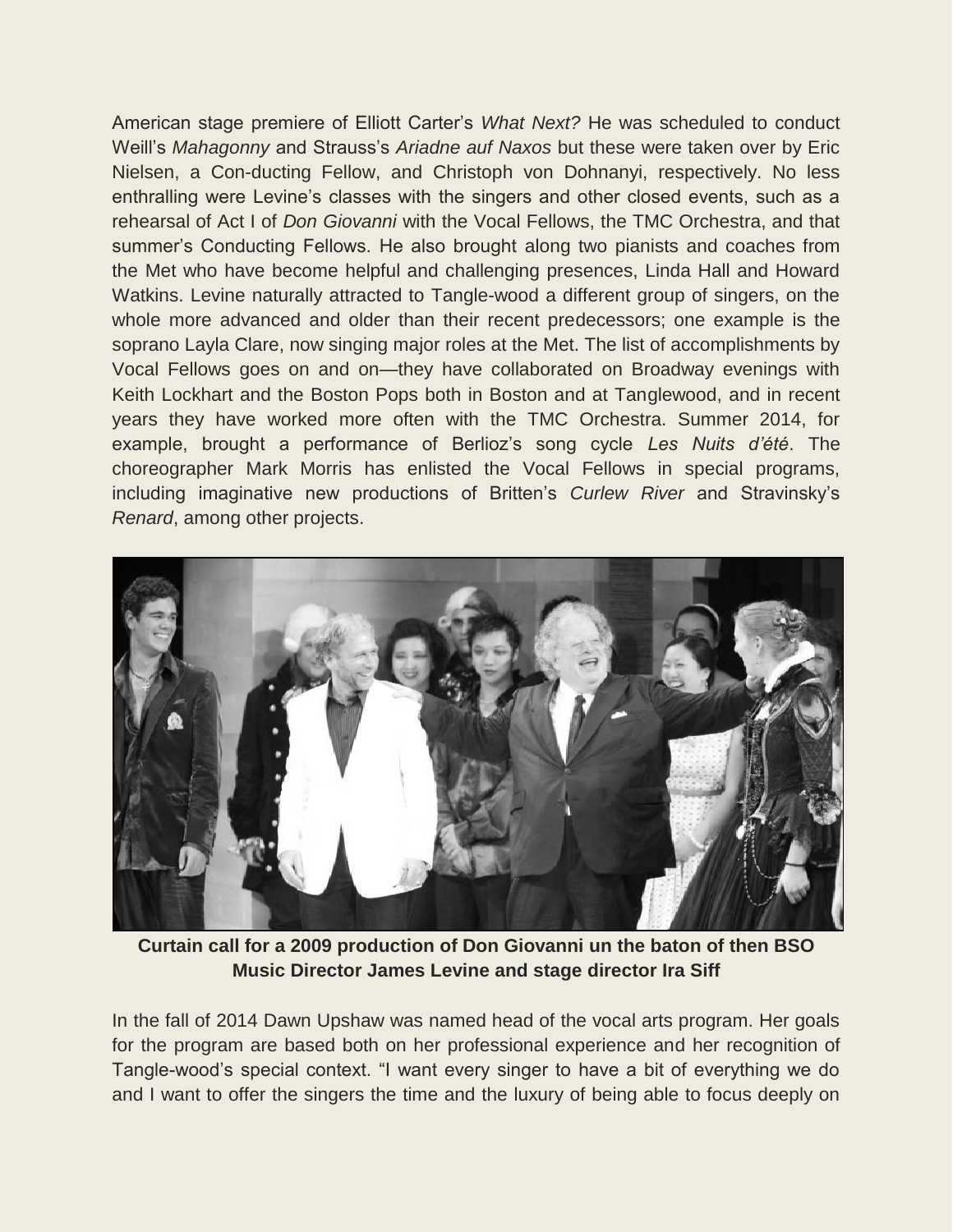something in solitude, not always rushing off to the next thing. When I was a Fellow, I valued the time I had alone with myself in one of the most beautiful settings you can imagine, time when I could be alone with my music, figuring out what I was trying to say." There will be some changes—the emphasis will remain on recital literature, vocal chamber music, and new music, but Upshaw has expanded the list of guest faculty who will be on hand for longer residencies, including baritone Sanford Sylvan. Fully staged opera is currently off the table, again, in part because the Theatre-Concert Hall is in need of drastic repair. Also there is a new BSO Music Director, Andris Nelsons, himself a busy opera conductor whose plans for the TMC may include opera—and, after all, he is married to a soprano, Kristine Opolais.



**A TMC Vocal Fellow performing art song**

Finally we should have a word about the choral programs, which were such an important dimension of the TMC in the first third of its history. Koussevitzky may not have had opera in his original plan, but he did want and need a chorus. For his Symphony Hall concerts, he had access to the Harvard Glee Club and the Radcliffe Choral Society; the conductor of both during most of Koussevitzky"s tenure was G. Wallace Woodworth. Before the BSO acquired Tanglewood, Koussevitzky had had conversations with Woodworth about a collaboration between the orchestra and Harvard on some kind of summer academy, and Woodworth was one of the original faculty members at the TMC. That summer Woodworth had prepared the chorus for a performance of Bach"s B minor Mass, as he had done several times for Symphony Hall.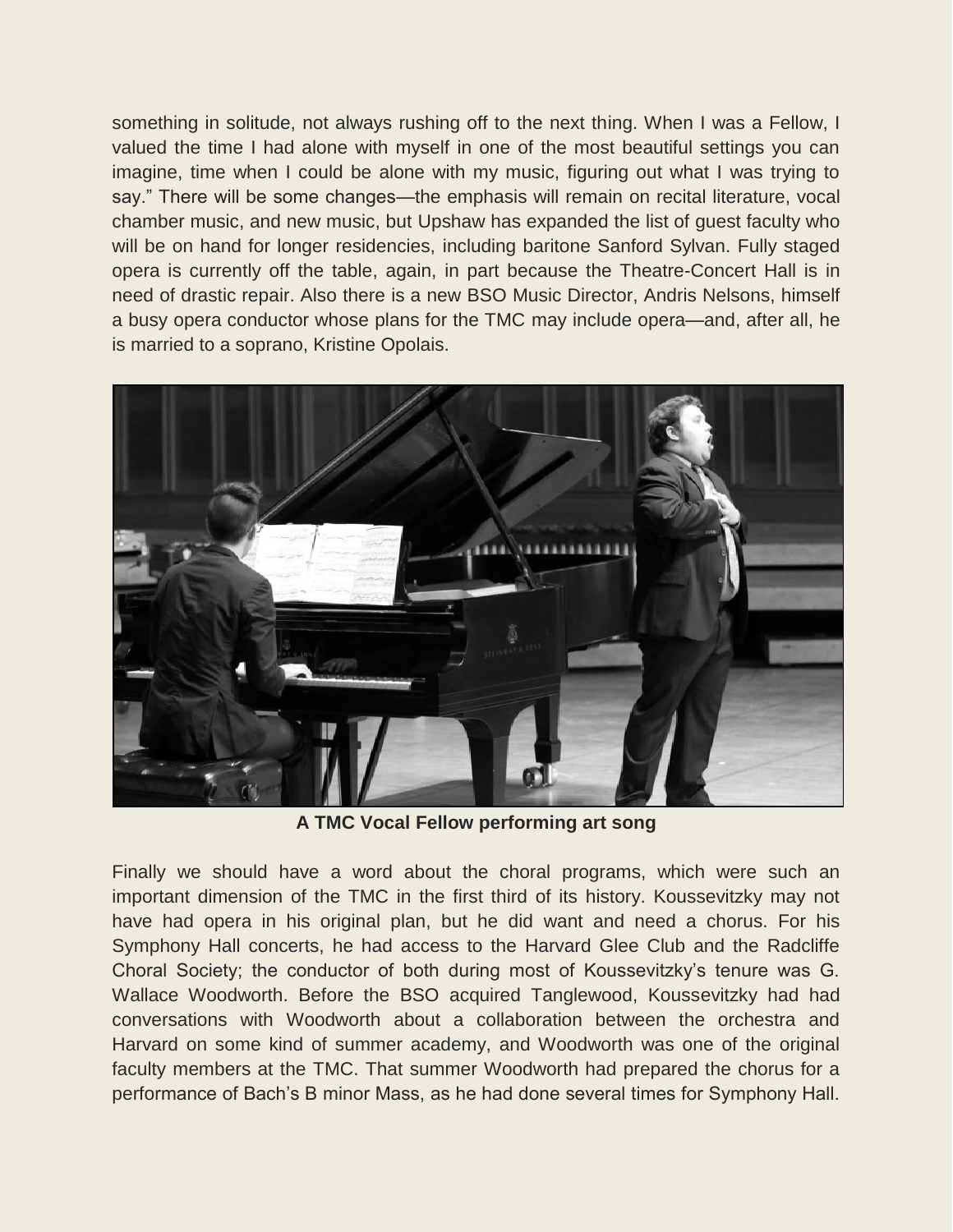All the Fellows were expected to sing in the chorus if their services as instrumentalists were not needed; Leonard Bernstein was one of the Bach choristers. The first chorus performance came during the initial opening exercises, when Woodworth led the world premiere of Randall Thompson"s *Alleluia*, commissioned for the occasion. The printed music arrived on the Tanglewood grounds less than an hour before the event. Woodworth played it through on the piano and then rehearsed the assembled Fellows for forty-five minutes before heading off to the Shed for the premiere of what remains to this day the Tanglewood anthem.



**Erich Leinsdorf conducts a rehearsal of the choral students**

Woodworth's association with the BSO continued for decades, but he did not remain long at Tanglewood because of a spiky relationship with the other resident choral conductor, the British-born Hugh Ross. In later years Lorna Cooke deVaron became Ross"s assistant as her first job on the TMC faculty. She went on to a long and distinguished career at New England Conservatory, and her choruses frequently collaborated with the BSO in performances and recordings, especially in the Munch era. Still alarmingly alert at ninety-five, she says she came to Tanglewood in 1946 to study with Robert Shaw. "He was a new young man, a hot shot, reportedly, and he was turning the choral world on its ear. So I enrolled in the choral conducting program there were sixteen men and me in that class. Someone said he didn"t want to see a woman sweat, and that struck me dumb. But by the end of the summer Shaw had asked me to conduct a piece on one of his programs, the only Fellow he had asked. So